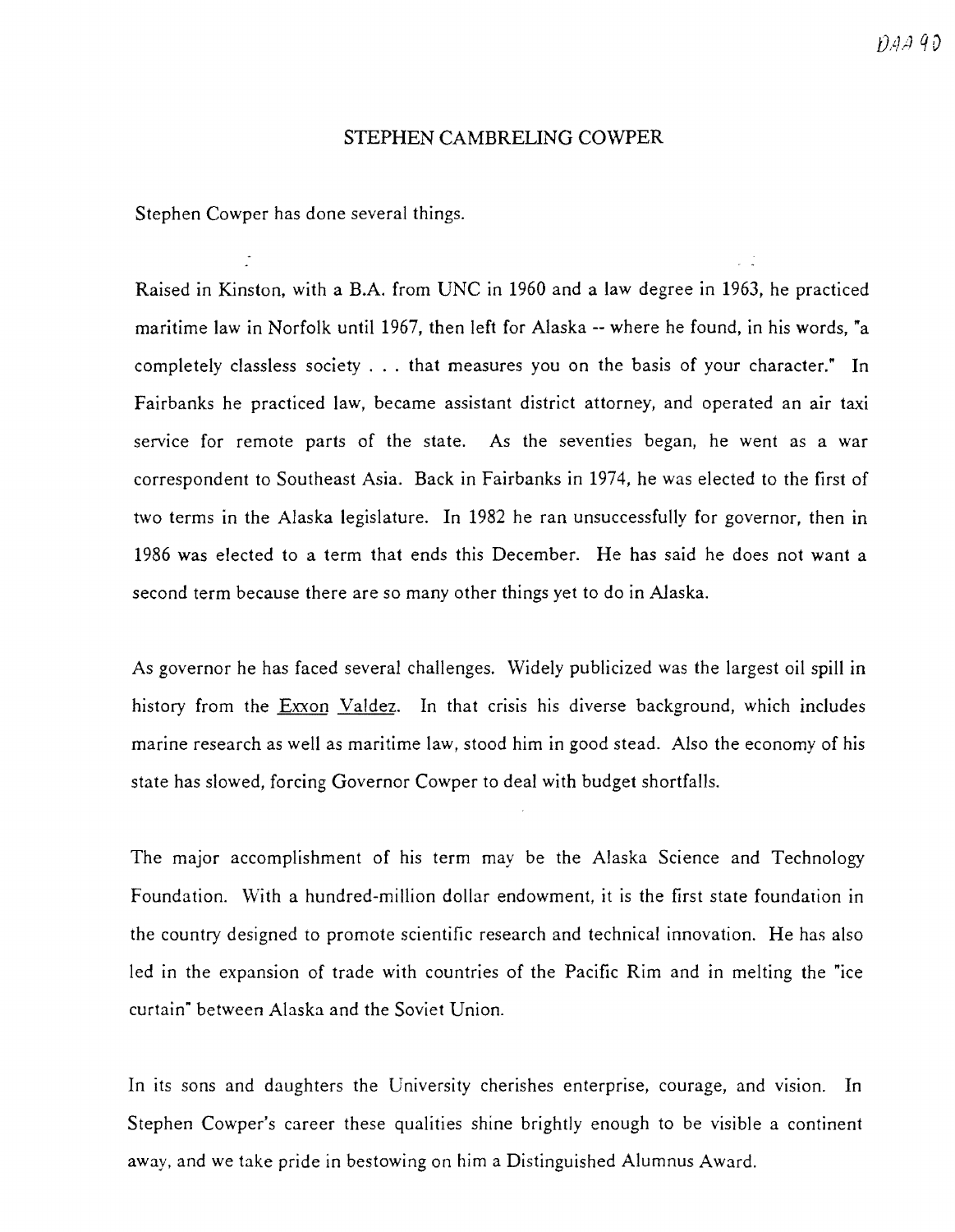$\tilde{z}=\tilde{z}$ 

## CHARLES LUKE POWELL

Luke Powell's photographs astonish with their beauty. Were one before us, we would need few words.

An accidental stay in Afghanistan brought his career into focus. A religion major at UNC in the late sixties, he went two summers to Israel for archaeological digs, then returned in 1971 following a Masters in Religious Studies at Yale. At the end of that summer he visited India and, when war erupted between Pakistan and India, escaped to Kabul, where winter closed in, making travel impossible. In Afghanistan, he said, he found a society "rushing headlong into the thirteenth century" and a scenic world visually more exciting than anything he had ever seen. To photograph it became imperative.

The marvelous color in his pictures, their depth of perspective, sharpness of line -- such qualities derive from the compositional process he employs. Despite the control and permanence it provides, the dye transfer process is so demanding that few photographers attempt it. In a spirit of craftsmanship reminiscent of pre-industrial life, Luke Powell has made it his own. But the pictures come from his vision. Most comfortable with serene human experience in relation to desert, mountain, and sky, he always exposes the formal structure of his scene.

Two exhibits of his work now circulate -- The Afghan Folio and Paris in Winter -- and the schedule is vigorous -- over fifty exhibitions in the past few years. Among them: the Sackler Gallery at the Smithsonian Institution, the Royal Ontario Museum in Toronto, the United Nations in New York and also its headquarters in Geneva, Fotographie Forum of Frankfurt in Germany. The Afghan Folio even hung for two months at Spasso House. residence of the American Ambassador in Moscow.

Already widely known in the world of visual arts, Luke Powell still challenges himself to develop. For his achievement and to cheer him on his way, we are pleased to bestow on him this Distinguished Alumnus Award.